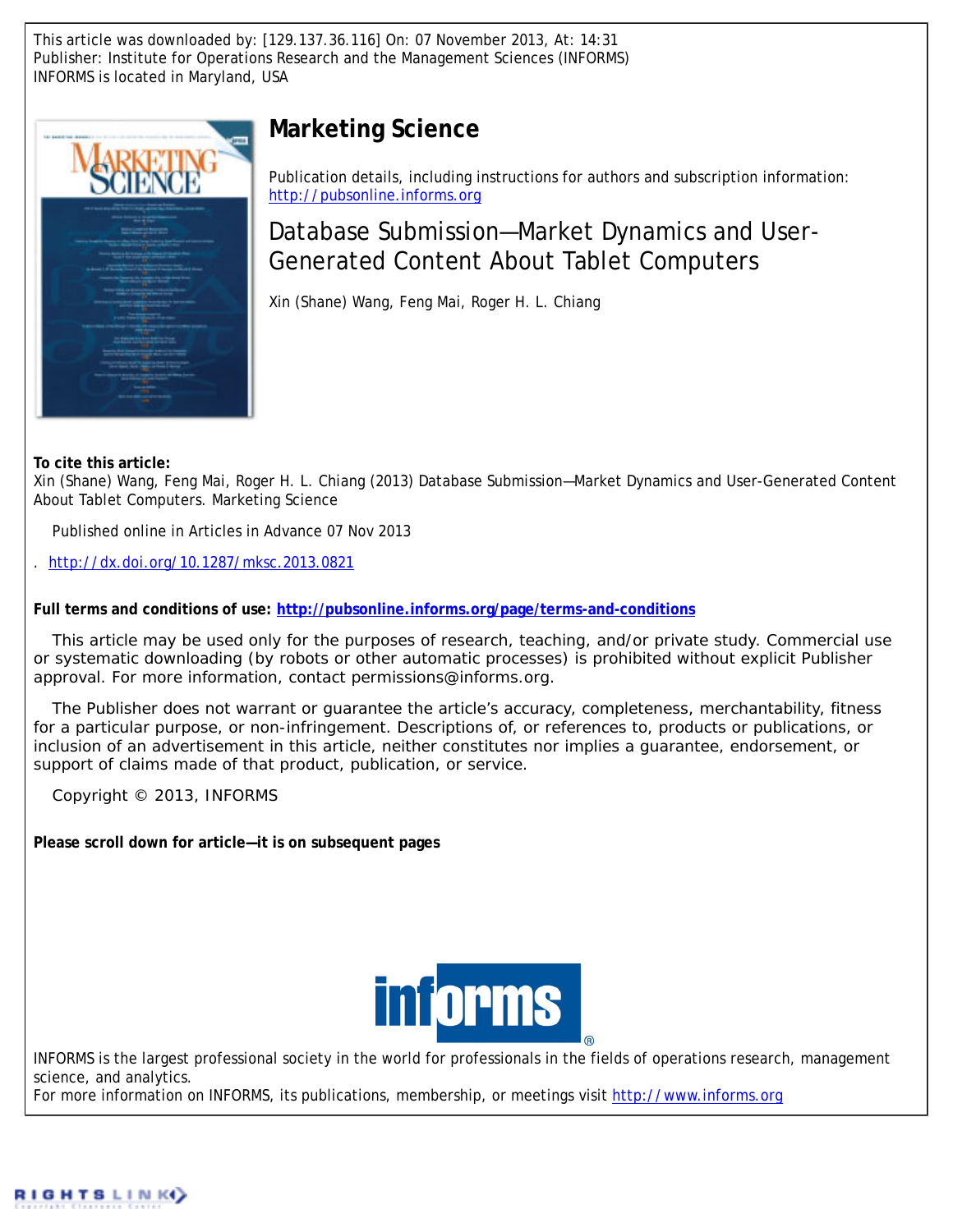http://dx.doi.org/10.1287/mksc.2013.0821 © 2013 INFORMS

## Database Submission

# Market Dynamics and User-Generated Content About Tablet Computers

## Xin (Shane) Wang

Department of Marketing, Carl H. Lindner College of Business, University of Cincinnati, Cincinnati, Ohio 45221, wang2x5@mail.uc.edu

## Feng Mai, Roger H. L. Chiang

Department of Operations, Business Analytics, and Information Systems, Carl H. Lindner College of Business, University of Cincinnati, Cincinnati, Ohio 45221 {maifg@mail.uc.edu, roger.chiang@uc.edu}

 $\sum_{2,163}$  products, characteristics of 794 products, more than 40,000 consumer-generated product reviews, and<br>information about 20.279 meteorem. The marghet demonstration formation and allocated speeds for 24 meteoreted 2,163 products, characteristics of 794 products, more than 40,000 consumer-generated product reviews, and information about 39,278 reviewers. The market dynamic information was collected weekly for 24 weeks starting February 1, 2012. Our Tablet Computer data set comprises four tables: the Market Dynamics of Products, Product Characteristic Information, Consumer-Generated Product Reviews, and Reviewer Information tables. In turn, it offers three unique properties. First, it contains both structured product information and unstructured product reviews. Second, it comprises product characteristic information and market dynamic information. Third, this data set integrates user-generated content with manufacturer-provided content. This integrated data set (available at http://pubsonline.informs.org/page/mksc/online-databases) is valuable for both academics and practitioners who conduct research related to marketing, information systems, computer science, and other fields using digital data readily available through the Internet.

Key words: market dynamics; online product reviews; tablet computers; user-generated content History: Received: February 25, 2013; accepted: September 10, 2013; Preyas Desai served as the editor-in-chief and Puneet Manchanda served as associate editor for this article. Published online in Articles in Advance.

## 1. Introduction

Any marketing modeler who wants to use real data to test a model might have difficulties finding reliable, representative data sources. Information systems and computer science researchers who develop and evaluate text mining and sentiment analysis techniques to discover marketing intelligence from product reviews require representative sets of consumer-generated reviews. An emergent product (e.g., tablet computer) manufacturer that needs timely reports about competitors' consumers to improve and enhance the next version of its flagship product similarly must be able to identify ineffective strategies, without conducting time-consuming surveys.

In response to these demands and to encourage the use of user-generated content (UGC), we offer a tablet computer data set that contains product and review data collected from Amazon.com and manufacturers. It provides market dynamics describing 2,163 products (collected over a 24-week period in early 2012), characteristics of 794 products, more than 40,000 consumer-generated product reviews, and information about 39,278 reviewers. This data set can help academic researchers and practitioners understand the impact and value of digital data that are readily available online, as well as support the application of advanced data and text mining and sentiment analysis techniques to analyze UGC. Researchers can use this data set to conduct relevant research on product reviews, pricing, competition, new product development, and text analytics, for example. The method used to build the data set demonstrates not only that UGC is a viable external data source but also that this new data collection and integration approach can support research when reliable data are missing or cannot be easily obtained.

The use of structured data is common in mature marketing research, but because of the sheer volume and unstructured nature of market dynamics and UGC available on various websites, their use remains underdeveloped. For example, online product reviews contributed by consumers tend to be qualitative, which makes it challenging to quantify and convert the textual data into usable information. In the recent Marketing Science special issue on the emergence and impact of UGC (Fader and Winer 2012), two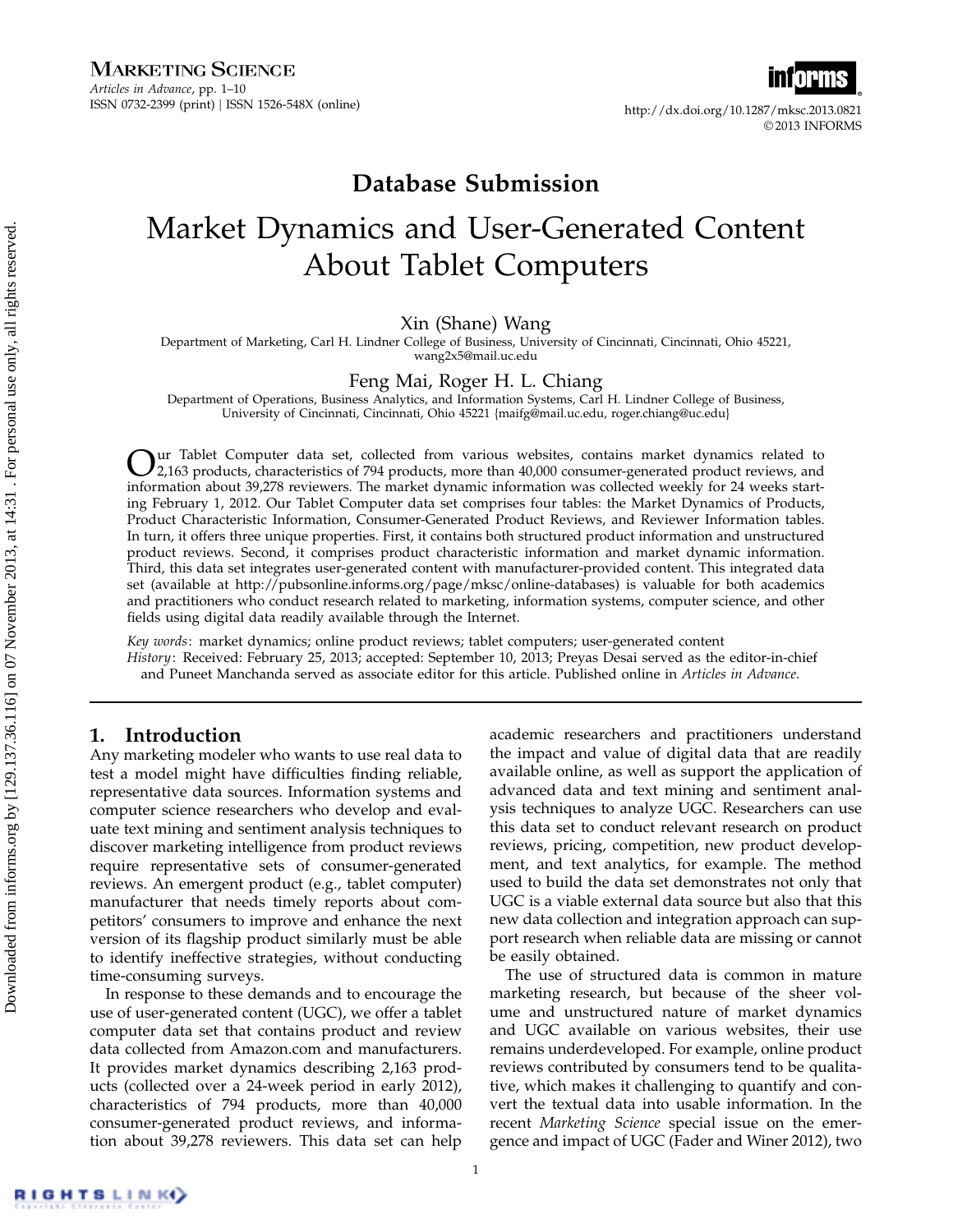separate contributions suggest new methodologies for analyzing UGC and thus discovering insightful marketing information. The ranking system implemented by Ghose et al. (2012) incorporates UGC directly into existing forms of product/service rankings, whereas Netzer et al. (2012) demonstrate that UGC can provide information about competitive market structures.

Lee and Bradlow (2011) have pioneered the integration of marketing and information systems disciplines through the use of UGC. They propose that text mining of online reviews might help automate the process of identifying the language that consumers use to describe products. Considering the opportunities to explore this external data source, we argue that potential collaborations among marketing scientists, computer scientists, and information systems researchers could facilitate its dissemination to marketing research (e.g., Das and Chen 2007, Lee and Bradlow 2011). Researchers thus could examine questions that have remained unanswered because of the lack of reliable and representative data. For example, an upcoming Marketing Science special issue on big data $^1$  seeks to promote research on big data analytics.

We present the structure and analysis of our Tablet Computer data set in §2. To illustrate the data set's significant, unique content, we include a list of figures and tables with summary statistics. In §3, we elaborate on three research opportunities available with this data set, and then we describe how to access and use it in §4. Section 5 concludes.

## 2. Tablet Computer Data Set

Existing research focuses on reviews of products such as digital cameras, movies, and smartphones; no data set comprises consumer-generated reviews of tablet computers. However, advances in information technology make tablet computers a prominent product category. A tablet is a one-piece mobile computer. Devices typically have a touch screen, with finger or stylus gestures replacing the conventional computer mouse. It is often supplemented by physical buttons or input from sensors such as accelerometers. According to a tablet buying guide published by Consumer Reports, tablets' main product attributes include their screen size and shape, wireless connectivity, display, operating systems, ports, and printing capability.<sup>2</sup>

Apple released its first iPad on April 3, 2010, which quickly became the first mobile tablet to achieve worldwide commercial success. In 2012, 31% of U.S. Internet users owned a tablet computer, up from 12% in 2011 (Moscaritolo 2012). The International Data

Corporation (IDC) Worldwide Quarterly Smart Connected Device Tracker expects tablet shipments to surpass total PC shipments (desktop plus portable PCs) in the fourth quarter of 2013 and annually by  $2015<sup>3</sup>$ Among tablets available in 2012, the top-selling line of devices was Apple's iPad, with close 100 million sold by mid-October 2012; Amazon's Kindle Fire followed with 7 million, then Barnes & Noble's Nook with 5 million and the Google Nexus 7 with 3 million (Chen 2012). To reach wider audiences, more than 70% of mobile developers were targeting tablets in May 2013 (Developer Economics 2013). According to Bloomberg News (Kharif 2011), "On a single day in July, almost 18,000 fakes and clones resembling the iPad and Android devices were available for sale on 23 e-commerce sites." During the period we built this data set, more than 400 brands were listed under the tablet and tablet PCs category on Amazon though that count includes a few miscategorized devices. The integration of consumer-generated product reviews with market dynamics related to this emerging product category can thus provide marketing researchers and practitioners with a valuable data source for answering interesting marketing questions.

In support of that objective, we collected data from the largest online retailer, Amazon, and tablet computer manufacturers. Based on the data we obtained, we were able to create the following four tables that make up our data set: the Market Dynamics of Products, Product Characteristic Information, Consumer-Generated Product Reviews, and Reviewer Information tables. Combined, the four tables offer three unique properties. First, they contain both structured product information and unstructured product reviews. Second, the data set comprises product characteristic information and market dynamic information. Third, the data set integrates UGC with manufacturer-provided content available on the Internet.

Compared with data sets of consumer-generated product reviews in prior research (e.g., Lee and Bradlow 2011), our offering provides at least four valuable contributions. First, it contains information about a prominent, emerging product category that has not been investigated previously. Second, the data set represents multiple, publicly accessible sources; it was built through data collection, cleaning, filtering, and integration processes, rather than just the simple, straightforward crawling. Third, it provides a large volume of consumer-generated product reviews (more than 40,000). Fourth, these product reviews are time-oriented, with the submission date specified. Therefore, this valuable data set can inform a range of marketing research issues, such as the price dispersion

<sup>&</sup>lt;sup>1</sup> See the call for papers at http://dx.doi.org/10.1287/mksc.2013.0794. <sup>2</sup> See http://www.consumerreports.org/cro/tablets/buying-guide .htm (accessed August 30, 2013).

<sup>3</sup> See IDC (2013).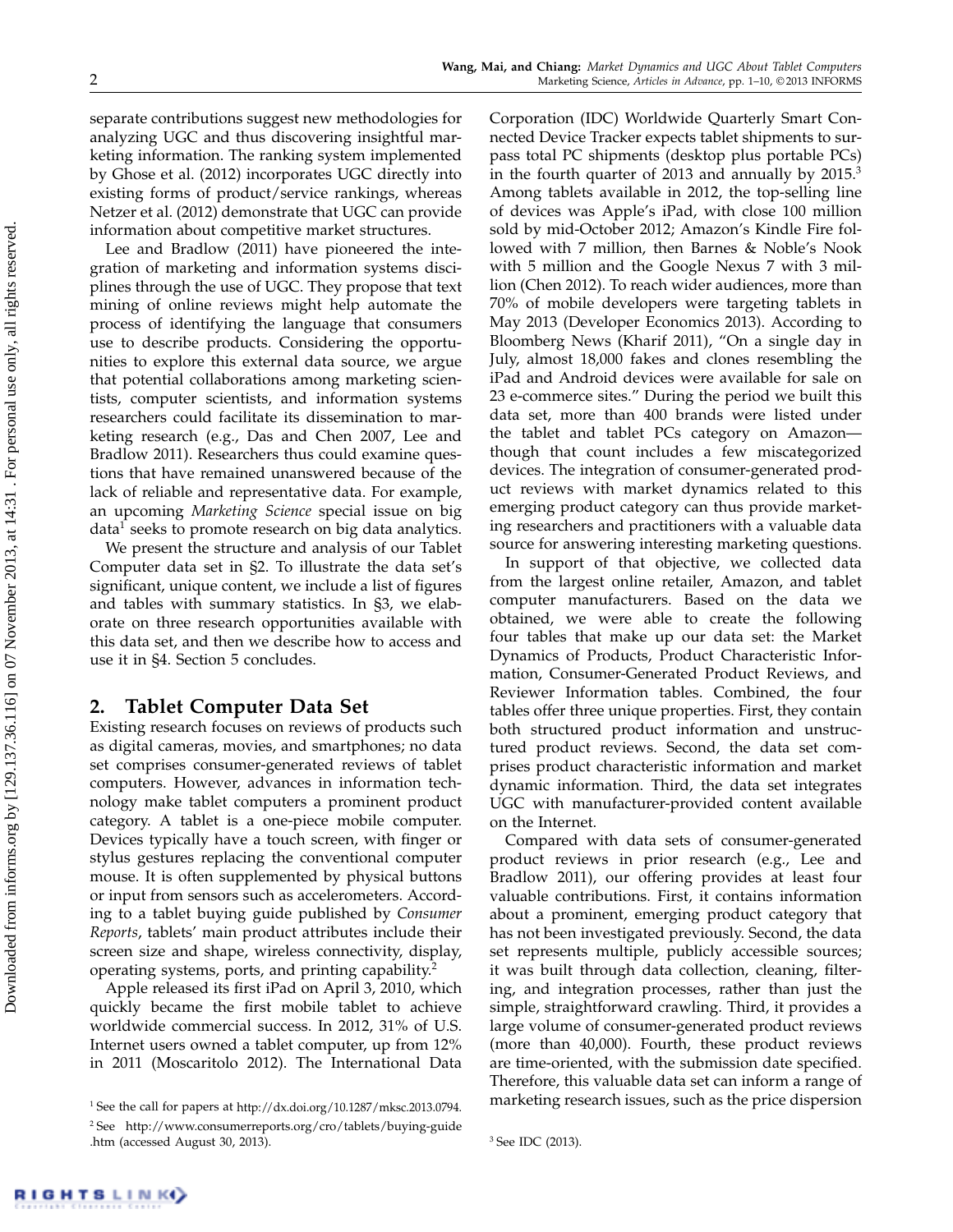in electronic markets, the multiple factors that affect overall sales (e.g., valences, volumes), and automated market structure analyses with text mining and sentiment analysis of product reviews. We elaborate on such research opportunities in §3.

Amazon features the tablets and tablet PCs category under its electronics and computers departments. A Java Web crawler obtained market dynamic information and product reviews from this category once weekly during February 1 through July 11, 2012. In addition, we manually searched the Internet and compiled manufacturer-provided product information about 794 tablet computers that prompted at least one review. The Tablet Computer data set thus offers two tables that organize product characteristic information and market dynamic information, respectively. We present detailed descriptions of the variables in our tables in §2.1 and then include the summary statistics of the data set in §2.2 to illustrate its significant and unique content.

#### 2.1. Variable Descriptions

The variables related to the basic product and market dynamic information for 2,163 tablet computers, described in panel A of Table 1, are organized according to the classical marketing mix concept of the four P's (McCarthy 1960). For this study, "place" refers to the Internet platform, Amazon.com. The Web crawler gathered 11 variables related to "price" and "promotion" once weekly for the 24 weeks through Amazon's Web service, which provides programmatic access to product information.

Unlike traditional marketplace settings that provide only retail suggested and promotion prices, our data set reveals information about six price variables. List\_price is the retail price suggested by the manufacturer; Amazon\_price stands for the

| Marketing mix (4 P's)                                                                                                                                             | Variable name                                                                                                                                                                                                                                                                                                                          |                                                                                                                                                                                                                                                                                                  | Description                                                                                                                                                                                                                                                     |  |  |
|-------------------------------------------------------------------------------------------------------------------------------------------------------------------|----------------------------------------------------------------------------------------------------------------------------------------------------------------------------------------------------------------------------------------------------------------------------------------------------------------------------------------|--------------------------------------------------------------------------------------------------------------------------------------------------------------------------------------------------------------------------------------------------------------------------------------------------|-----------------------------------------------------------------------------------------------------------------------------------------------------------------------------------------------------------------------------------------------------------------|--|--|
|                                                                                                                                                                   |                                                                                                                                                                                                                                                                                                                                        | Panel A: Market dynamics of products                                                                                                                                                                                                                                                             |                                                                                                                                                                                                                                                                 |  |  |
| Product                                                                                                                                                           | Item ID<br>Title<br><b>Brand</b><br>Model<br><b>UPC</b>                                                                                                                                                                                                                                                                                | Title of the product<br>Brand name of the product<br>Universal product code of the product                                                                                                                                                                                                       | Amazon Standard Identification Number (ASIN): Amazon<br>assigns a unique identification number to each product<br>Model number provided by the manufacturer                                                                                                     |  |  |
| Price (24 weeks)                                                                                                                                                  | List price<br>Amazon_price<br>Lowest_new_price<br>Lowest used price<br>Lowest refurbished price<br>Trade-in_price                                                                                                                                                                                                                      | Retail price suggested by the manufacturer<br>Current selling price of the product<br>Lowest new product price quoted by merchants<br>Lowest used product price quoted by merchants<br>Lowest refurbished product price quoted by merchants<br>Trade-in price for used products quoted by Amazon |                                                                                                                                                                                                                                                                 |  |  |
| Promotion (24 weeks)                                                                                                                                              | Total new<br>Total used<br>Total refurbished<br>Num_reviews<br>Sales rank                                                                                                                                                                                                                                                              | Total number of merchants selling new products<br>Total number of merchants selling used products<br>Total number of merchants selling refurbished products<br>Number of reviews submitted up to the collection day<br>Sales rank in the tablets and tablet PCs category                         |                                                                                                                                                                                                                                                                 |  |  |
| Place                                                                                                                                                             |                                                                                                                                                                                                                                                                                                                                        | http://www.amazon.com                                                                                                                                                                                                                                                                            |                                                                                                                                                                                                                                                                 |  |  |
| Attribute name                                                                                                                                                    | Description                                                                                                                                                                                                                                                                                                                            |                                                                                                                                                                                                                                                                                                  | Attribute-level examples                                                                                                                                                                                                                                        |  |  |
|                                                                                                                                                                   |                                                                                                                                                                                                                                                                                                                                        | Panel B: Product characteristic information                                                                                                                                                                                                                                                      |                                                                                                                                                                                                                                                                 |  |  |
| Item ID<br>Date first available                                                                                                                                   | Amazon Standard Identification Number (ASIN)<br>Release date of the product                                                                                                                                                                                                                                                            |                                                                                                                                                                                                                                                                                                  |                                                                                                                                                                                                                                                                 |  |  |
| Screen_size<br>Wireless_type<br>3G<br>Screen resolution<br>Operating_system<br><b>RAM</b><br>Processor<br>Processor brand<br>Storage_size<br>Average_battery_life | Diagonal length of the screen<br>Types of wireless protocol supported<br>Whether 3G or 4G is supported<br>Resolution of screen by pixels<br>Operating system of the tablet computer<br>Size of memory<br>Type and frequency of processor<br>Brand of processor<br>Size of hard drive or flash drive<br>Manufacturer-rated battery life |                                                                                                                                                                                                                                                                                                  | 7, 8.9, 9.7, 10.1, or 10.4 inches<br>802.11 a/b/g/n, 802.11 b/g, Bluetooth<br>3G, 4G<br>$1.024 \times 768$ , 800 $\times$ 480<br>Android, Windows XP, iOS<br>256 MB, 512 MB<br>1.66 GHz Intel Atom N450<br>Intel, VIA, TI<br>16 GB, 32 GB<br>4.5 hours, 9 hours |  |  |
| Item weight                                                                                                                                                       | Weight of the product<br><i>Rear_webcam_resolution</i> Resolution in megapixels of webcam or camera 1.3 MP, 5 MP<br>if available                                                                                                                                                                                                       |                                                                                                                                                                                                                                                                                                  | 4 pounds                                                                                                                                                                                                                                                        |  |  |

Table 1 Product Information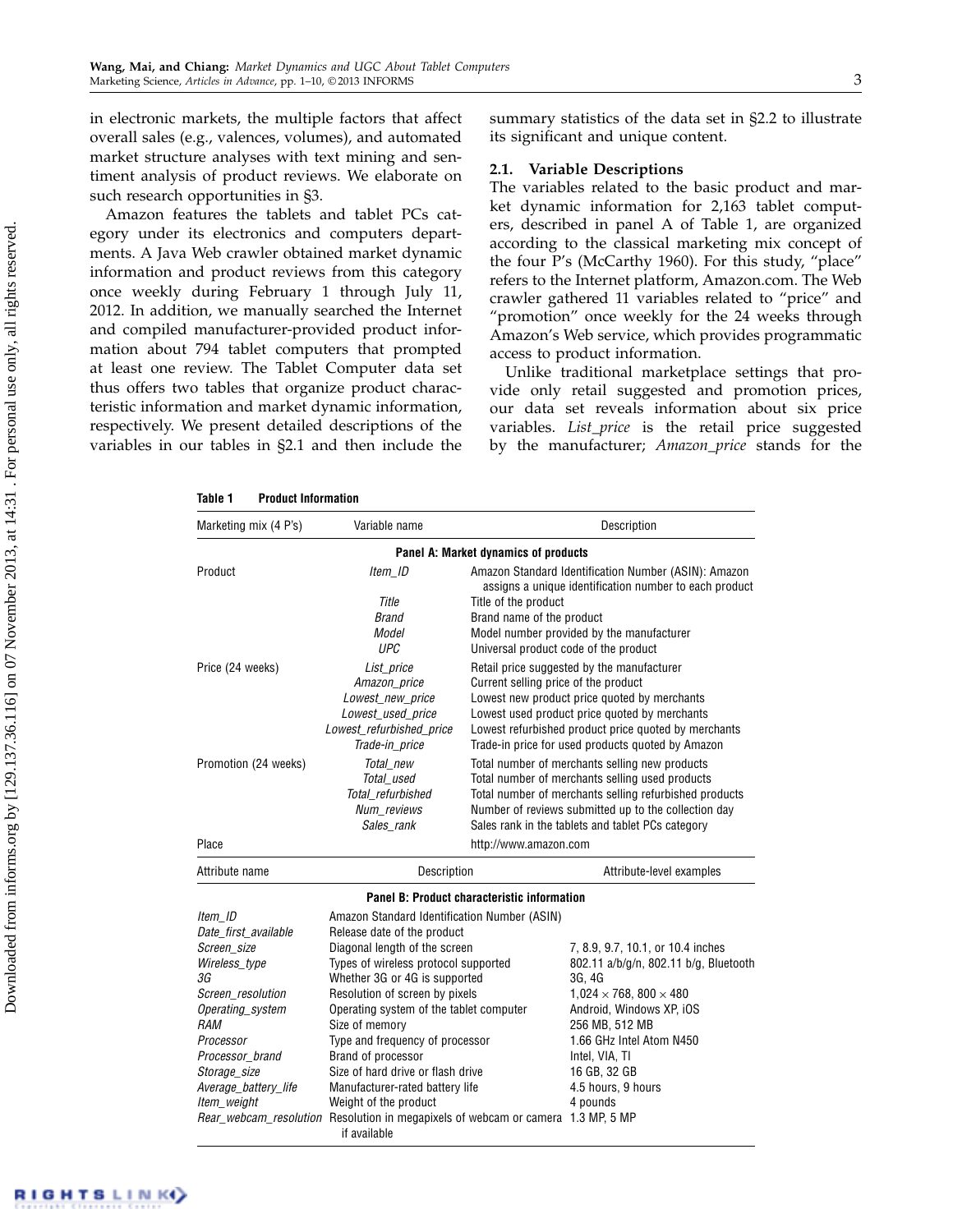current selling price of the focal product provided by Amazon. Compared with other electronic retailers, Amazon is not only the largest but also one of the few that offers an online marketplace as a channel for thousands of merchants to sell their own products. The variables Lowest\_new\_price, Lowest\_used\_price, and Lowest\_refurbished\_price reflect the lowest prices listed across all merchants for new, used, and refurbished products, respectively. Trade-in\_price is the trade-in price for used products at Amazon.

Promotion refers to the communication method marketers use to provide information to different parties about their products, including advertising, public relations, personal selling, and sales promotion. For each product and across merchants, we categorize the total number of merchants selling new, used, and refurbished versions, as well as the sales rank. For example, each price variable has 24 values (i.e., each value contains the price in one particular week), so the maximal number of longitudinal observations of tablet computers is 571,032 ( $11 \times 24 \times 2$ ,163). However, the 11 longitudinal variables may not feature price data for all 24 weeks; data might be missing for the period before the product entered the market or if it was removed from the category before the end of the data collection period. A missing Amazon\_price value indicates that Amazon does not sell the focal product.

We organize Item\_ID, Date\_first\_available, and 12 product characteristic variables (i.e., product attributes) provided by manufacturers in panel B of Table 1. In addition to Screen\_size, Wireless\_type, Screen\_resolution, and Operating\_system, which we gathered according to the buying guide published by Consumer Reports, we collected 3G, RAM, Processor, Processor\_brand, Storage\_size, Average\_battery\_life, Item\_weight, and Rear\_webcam\_resolution.

These characteristics of 794 products with at least one review submitted were collected manually and compiled in the Product Characteristic Information table. The third column of panel B shows examples of the various attribute levels. Each product characteristic variable features a list of levels (product attribute values). For example, regarding the Screen\_size, Apple iPad offers a unique size (one attribute level) of 9.7 inches, but the Samsung Galaxy has three different sizes (three attribute levels: 7 inches, 8.9 inches, and 10.1 inches).

Table 2 consists of 12 variables to describe 40,741 consumer-generated reviews collected from Amazon. Each row of the Consumer-Generated Product Reviews table corresponds to a consumergenerated review of a particular tablet computer. Each review has eight basic variables: (1) Review\_ID; (2) Item\_ID; (3) Base\_item\_ID; (4) Reviewer\_ID, which identifies the customer without disclosing personal information; (5) Review\_date; (6) Title; (7) Review; and

#### Table 2 Consumer-Generated Product Reviews of Tablet Computers

| Variable name            | Description                                                                                                      |
|--------------------------|------------------------------------------------------------------------------------------------------------------|
| Review ID                | Unique identification number for each review                                                                     |
| Item ID                  | Amazon Standard Identification Number (ASIN)<br>of the product                                                   |
| Base_item_ID             | Item ID of the product's base or default model if<br>the product's reviews are consolidated with<br>other models |
| Reviewer_ID              | Unique reviewer identification number assigned<br>by Amazon                                                      |
| Review_date              | Date the review was submitted                                                                                    |
| Title                    | Title of the review                                                                                              |
| Review                   | Textual content of the review                                                                                    |
| Rating                   | Numerical rating of the review (1–5 stars)                                                                       |
| Real name                | Binary variable that indicates whether the<br>reviewer used his or her real name when<br>submitting the review   |
| <i>Verified_purchase</i> | Binary variable that indicates whether the<br>product purchase was made on Amazon                                |
| Total_votes (24 weeks)   | Total number of reviewers who voted                                                                              |
| Helpful_votes (24 weeks) | Number of reviewers who voted "Yes" on "Was<br>this review helpful to you?"                                      |

(8) Rating, which is out of a total of 5. Two binary variables, Real\_name and Verified\_purchase, indicate whether the reviewer used his or her real name and made a purchase on Amazon, respectively. Two additional variables, Total\_votes and Helpful\_votes, contain information about the helpfulness and social impact of the reviews. We collected these two variables weekly for 24 weeks; they were provided by reviewers who can vote as to whether each review has been helpful.

To conduct research with both product information and consumer-generated reviews, researchers can link the textual reviews in the Consumer-Generated Product Reviews table to the product information in both the Market Dynamics of Products and Product Characteristic Information tables using the Item\_ID. Furthermore, Amazon clusters certain product models from the same product line as a group and consolidates all reviews for product groups on the same Web page. For example, the reviews for two Acer Iconia A510 models, which differ only in their color (silver and black), are consolidated on the same product page. In Table 1, these two models are listed as different products, but a review written for one model should affect potential buyers for another model as well. Therefore, in Table 2, in addition to Item\_ID, we provide Base\_item\_ID to indicate the default model for the product line (e.g., for the Acer Iconia A510, the Base\_item\_ID is the Item\_ID of the silver model).

Finally, characteristic information about 39,278 reviewers who submitted tablet computer reviews is presented in the Reviewer Information table of this data set. Table 3 provides the descriptions of six variables of reviewer information. Variables such as Reviewer\_ranking and Total\_helpful\_votes reflect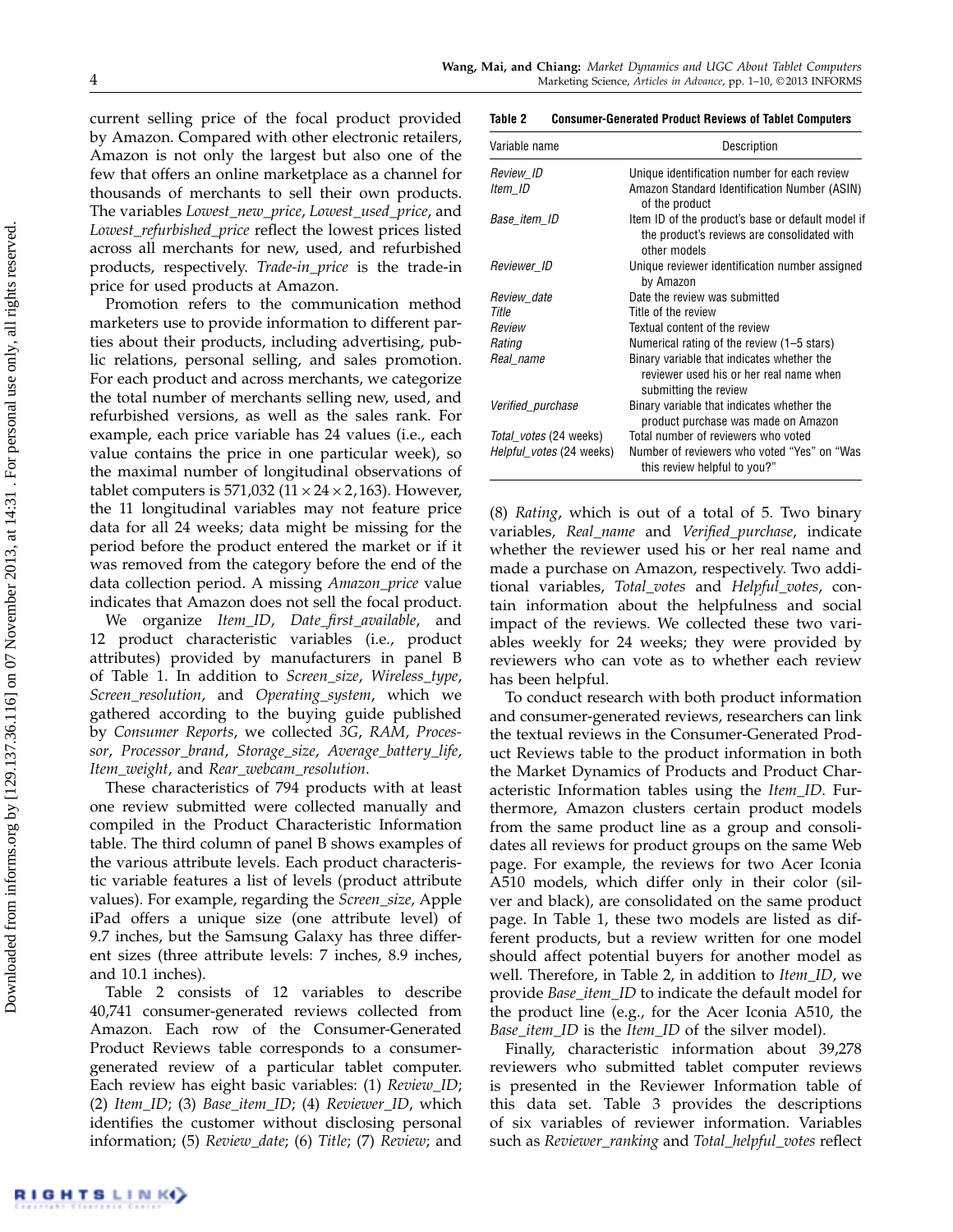#### Table 3 Reviewer Characteristics

| Variable name       | Description                                                                                                                                                  |
|---------------------|--------------------------------------------------------------------------------------------------------------------------------------------------------------|
| Reviewer ID         | Unique reviewer identification number assigned by<br>Amazon                                                                                                  |
| Total reviews       | Total number of reviews posted by this reviewer                                                                                                              |
| Reviewer ranking    | Reviewer's ranking in "Amazon's Top Customer<br>Reviewers" program; <sup>a</sup> helpfulness, number, and<br>recency of reviews are taken into consideration |
| Total helpful votes | Total number of useful votes of reviews submitted by<br>this reviewer                                                                                        |
| Location            | The geographical location of the reviewer, if provided                                                                                                       |
| Recent ratings      | A sequence of the 10 most recent numerical ratings<br>associated with reviews written by the reviewer, on<br>a scale from 1 to 5                             |

<sup>a</sup>See http://www.amazon.com/gp/customer-reviews/guidelines/top-reviewers .html (accessed August 30, 2013).

the overall quality of the reviews submitted by the particular reviewer. Also, 40% of the reviewers provided their location information. The last variable, Recent\_ratings, contains reviewers' 10 most recent ratings. To conduct research that combines consumer-generated reviews with the reviewers' own characteristic information, researchers can link the Consumer-Generated Product Reviews table with the Reviewer Information table using Reviewer\_ID.

#### Analyses and Summary Statistics

To demonstrate the significant and unique content of the Tablet Computer data set, we conducted data analyses with descriptive statistics. We chose the top eight tablet computers in terms of the number of reviews, as shown in Table 4. However, we excluded the Kindle Fire, because Amazon is its dominant sales channel, so this product accounts for an overwhelming number of reviews on the site (46% of total reviews), which would distort the scale of the graphs. Two major competitors, the Apple iPad series and Samsung Galaxy, prompt fewer reviews and are not included in the top eight products list, so consumers apparently use other channels to purchase and provide comments (e.g., Apple's stores and website should be the dominant sales channels for the iPad series).

For the product information as described in Table 1, we provide descriptive statistics for the price and

Table 4 Top Eight Tablet Computers by Number of Reviews

| Label name                                              | Product                                                                                                                                                                                                                               |
|---------------------------------------------------------|---------------------------------------------------------------------------------------------------------------------------------------------------------------------------------------------------------------------------------------|
| <b>Transformer</b><br>X00M                              | ASUS Eee Pad Transformer TF101-A1 10.1-inch tablet<br>Motorola XOOM Android tablet (10.1-inch, 32 GB, Wi-Fi)                                                                                                                          |
| TouchPad<br>gTablet                                     | HP TouchPad Wi-Fi 32 GB 9.7-inch tablet computer<br>ViewSonic gTablet with 10" multi-touch LCD screen, Android<br>OS 2.2                                                                                                              |
| <b>IconiaTab</b><br><b>Thrive</b><br>PlayBook<br>TC 970 | Acer Iconia Tab A500-10S16u 10.1-inch tablet computer<br>Toshiba Thrive 10.1-inch 16 GB Android tablet AT105-T1016<br>Blackberry PlayBook 7-inch tablet (16 GB)<br>Le Pan TC 970 9.7-inch multi-touch LCD Google Android<br>tablet PC |

RIGHTSLINK)

Table 5 Descriptive Statistics of Price Variables

|                                                            |        |           | List_price                                    |            |                | Amazon_price |                   |        |  |
|------------------------------------------------------------|--------|-----------|-----------------------------------------------|------------|----------------|--------------|-------------------|--------|--|
| Product                                                    | Mean   | SD        | Min                                           | <b>Max</b> | Mean           | SD           | Min               | Max    |  |
| Transformer                                                | 399.00 |           | 0.00 399.00 399.00 371.97 29.55 338.99 472.93 |            |                |              |                   |        |  |
| X00M                                                       | 499.00 | 0.00      | 499.00                                        | 499.00     | 398.50         | 31.96        | 325.00            | 444.99 |  |
| <b>TouchPad</b>                                            | 149.99 | 0.00      | 149.99                                        | 149.99     | 302.55         | 10.99        | 279.97            | 324.99 |  |
| gTablet                                                    | 499.99 | 0.00      | 499.99                                        | 499.99     | 314.13         | 26.89        | 249.99            | 384.79 |  |
| IconiaTab                                                  | 468.81 | 18.96     | 400.00                                        | 478.14     | 461.12         | 44.08        | 351.86            | 549.00 |  |
| <b>Thrive</b>                                              | 399.99 | 0.00      | 399.99                                        | 399.99     | 410.69         | 21.88        | 395.85            | 461.95 |  |
| PlayBook                                                   | 499.00 | 0.00      | 499.00                                        | 499.00     | 209.62         | 12.77        | 189.99            | 226.98 |  |
| <b>TC 970</b>                                              | 249.99 |           | 0.00 249.99                                   | 249.99     | 192.99         | 9.89         | 169.99            | 199.99 |  |
|                                                            |        |           | Lowest_new_price                              |            |                |              | Lowest_used_price |        |  |
|                                                            | Mean   | SD        | Min                                           | Max        | Mean           | SD           | Min               | Max    |  |
| Transformer 360.34 22.75 310.00 394.19 263.87 36.28 199.99 |        |           |                                               |            |                |              |                   | 325.00 |  |
| X00M                                                       | 372.40 | 39.94     | 320.00                                        | 415.00     | 276.79         | 39.93        | 220.00            | 353.71 |  |
| <b>TouchPad</b>                                            | 280.76 | 16.51     | 230.00                                        | 299.00     | 206.40         | 18.78        | 175.00            | 249.99 |  |
| gTablet                                                    | 261.48 | 14.19     | 248.93                                        | 292.97     | 170.07         | 18.12        | 140.00            | 209.00 |  |
| IconiaTab                                                  | 403.54 | 36.81     | 325.00                                        | 469.99     | 255.93         | 25.96        | 200.00            | 296.97 |  |
| <b>Thrive</b>                                              | 393.00 | 15.24     | 349.99                                        | 408.00     | 285.67         | 28.57        | 235.00            | 349.00 |  |
| PlayBook                                                   | 198.63 | 11.47     | 175.00                                        | 215.69     | 157.92         | 21.89        | 128.99            | 199.99 |  |
| <b>TC 970</b>                                              | 189.30 | 11.96     | 169.28                                        | 199.99     | 181.72         | 26.50        | 145.95            | 265.00 |  |
|                                                            |        |           | Lowest_refurbished_price                      |            | Trade-in_price |              |                   |        |  |
|                                                            | Mean   | <b>SD</b> | Min                                           | <b>Max</b> | Mean           | <b>SD</b>    | Min               | Max    |  |
| <b>Transformer</b>                                         | 287.82 |           | 29.15 237.99                                  | 334.39     | 212.83         | 9.37         | 193.25            | 223.00 |  |
| X00M                                                       | 311.71 | 36.34     | 235.00                                        | 348.99     | 204.11         | 54.00        | 104.50            | 278.25 |  |
| TouchPad                                                   | 228.30 | 22.19     | 198.00                                        | 270.00     | 98.50          | 15.36        | 84.75             | 125.00 |  |
| gTablet                                                    | 209.57 | 32.01     | 151.97                                        | 256.99     | 85.07          | 10.90        | 66.50             | 110.00 |  |
| IconiaTab                                                  | 265.08 | 22.86     | 230.04                                        | 310.00     | 123.08         | 51.76        | 73.00             | 253.00 |  |
| <b>Thrive</b>                                              | 293.94 | 26.14     | 249.99                                        | 359.90     | 174.06         | 23.91        | 133.25            | 190.25 |  |
| PlayBook                                                   | 163.63 | 22.06     | 129.00                                        | 200.48     | 67.14          | 7.85         | 61.50             | 87.25  |  |
| <b>TC 970</b>                                              | 165.00 |           | 7.07 160.00                                   | 170.00     | 71.02          | 4.74         | 60.25             | 75.50  |  |

promotion variables in Tables 5 and 6, respectively. In Table 5, except for List\_price (i.e., the retail price suggested by manufacturers), which is almost stable, considerable price variations occur across price variables. Amazon\_price is usually lower than List\_price, with the exception of the TouchPad. For this product, the manufacturer put it on "fire sale" and heavily discounted the manufacturer's suggested retail price (MSRP) (Deneckere et al. 1997), to the point that retailers ran out of stock quickly, and many consumers were willing to pay more than MSRP. This example reveals the imbalance between the supply and demand sides.

Prices provided by individual merchants who sell new, used, and refurbished products are usually lower than the Amazon\_price. Using Amazon\_price, the current selling price of the product by Amazon, and Lowest\_used\_price, the lowest selling price for used products provided by third-party merchants, we plot the top eight products' prices across 24 weeks in Figure 1. A discontinuity occurs for products that are out of stock for a specific week or that are no longer being manufactured. However, for a few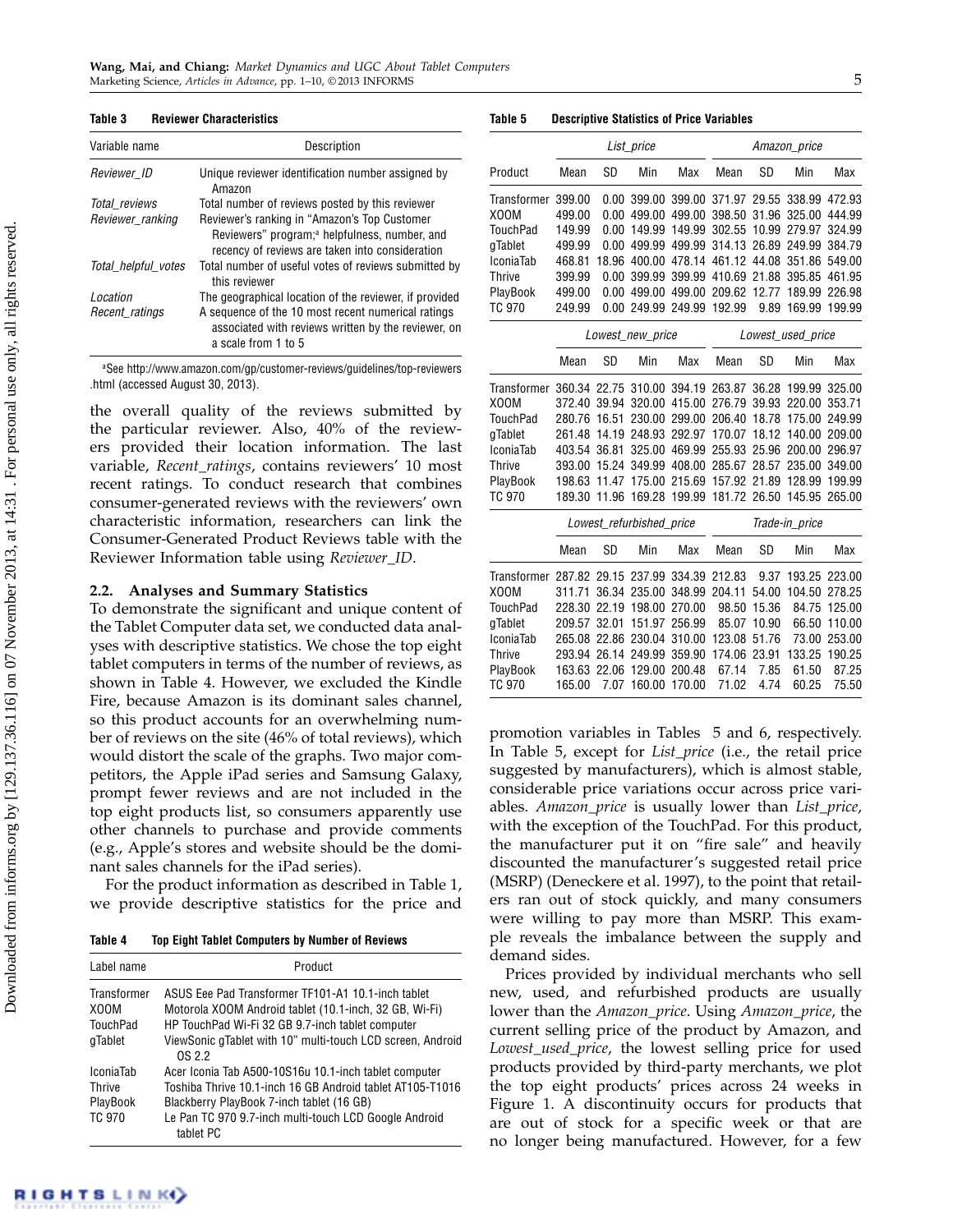| Table 6 |  | <b>Descriptive Statistics of Promotion Variables</b> |  |
|---------|--|------------------------------------------------------|--|
|         |  |                                                      |  |

|                    | Total new |       |     | Total used |       |       | Total refurbished |     |       |      |                |     |
|--------------------|-----------|-------|-----|------------|-------|-------|-------------------|-----|-------|------|----------------|-----|
| Product            | Mean      | SD    | Min | Max        | Mean  | SD    | Min               | Max | Mean  | SD   | Min            | Max |
| <b>Transformer</b> | 43.13     | 13.58 | 25  | 68         | 27.29 | 13.22 |                   | 51  | 7.33  | 3.69 | 0              | 15  |
| X00M               | 44.33     | 10.18 | 29  | 63         | 49.25 | 8.99  | 26                | 65  | 6.17  | 1.83 | 3              | 11  |
| TouchPad           | 62.25     | 6.80  | 51  | 73         | 76.96 | 15.51 | 40                | 92  | 12.63 | 2.98 | 7              | 17  |
| gTablet            | 18.00     | 2.70  | 14  | 23         | 26.71 | 4.69  | 15                | 33  | 2.54  | 1.32 | 0              | 5   |
| <b>IconiaTab</b>   | 6.17      | 2.85  | 2   | 13         | 30.79 | 7.34  | 19                | 43  | 10.63 | 2.53 | 6              | 16  |
| <b>Thrive</b>      | 8.58      | 3.67  | 4   | 18         | 20.13 | 7.01  |                   | 31  | 14.50 | 5.19 | 4              | 23  |
| PlayBook           | 142.58    | 26.00 | 102 | 180        | 43.58 | 9.60  | 28                | 61  | 6.42  | 2.59 | $\overline{2}$ | 11  |
| <b>TC 970</b>      | 6.08      | 1.82  | 3   | 9          | 3.50  | 1.41  |                   | 6   | 0.08  | 0.28 | 0              |     |

#### Figure 1 Weekly Trends of Selling Prices and Lowest Used Prices on Amazon



price variables such as List\_price, no such discontinuity arises, because all prices are available throughout the data collection period. Table 6 shows the descriptive statistics for the total number of merchants selling new, used, and refurbished products. Across these three categories, used products are sold by the most merchants, whereas refurbished products have the fewest merchants. In Figure 2, we plot the total accumulated reviews for these eight products

Figure 2 Total Accumulated Reviews



throughout the 24-week observation period. The first week captures the number of all prior reviews.

For the structured review information as described in Table 2, we first provide the descriptive statistics, such as Rating, Real\_name, and Verified\_purchase. In Figure 3 we present the distribution of review ratings, based on their numerical star ratings. A fivestar rating describes a high proportion of all eight products. Table 7 uses two binary variables, Real\_name and Verified\_purchase, to indicate the percentages with which reviewers used their real names when submitting reviews and whether a purchase was made on Amazon. Most reviewers do not use their real names, but a high proportion of them make their purchases through Amazon.

To demonstrate the rich content of the qualitative product reviews, we provide the descriptive statistics for 40,741 consumer-generated reviews in Table 8, which offers researchers a unique opportunity to investigate the use of online product reviews. These reviews refer to 794 tablet computers. Most reviewers contribute only a single review (i.e., 40,741 reviews submitted by 39,278 reviewers). Each of the 794 tablet computers attracted an average of 51.3 reviews, each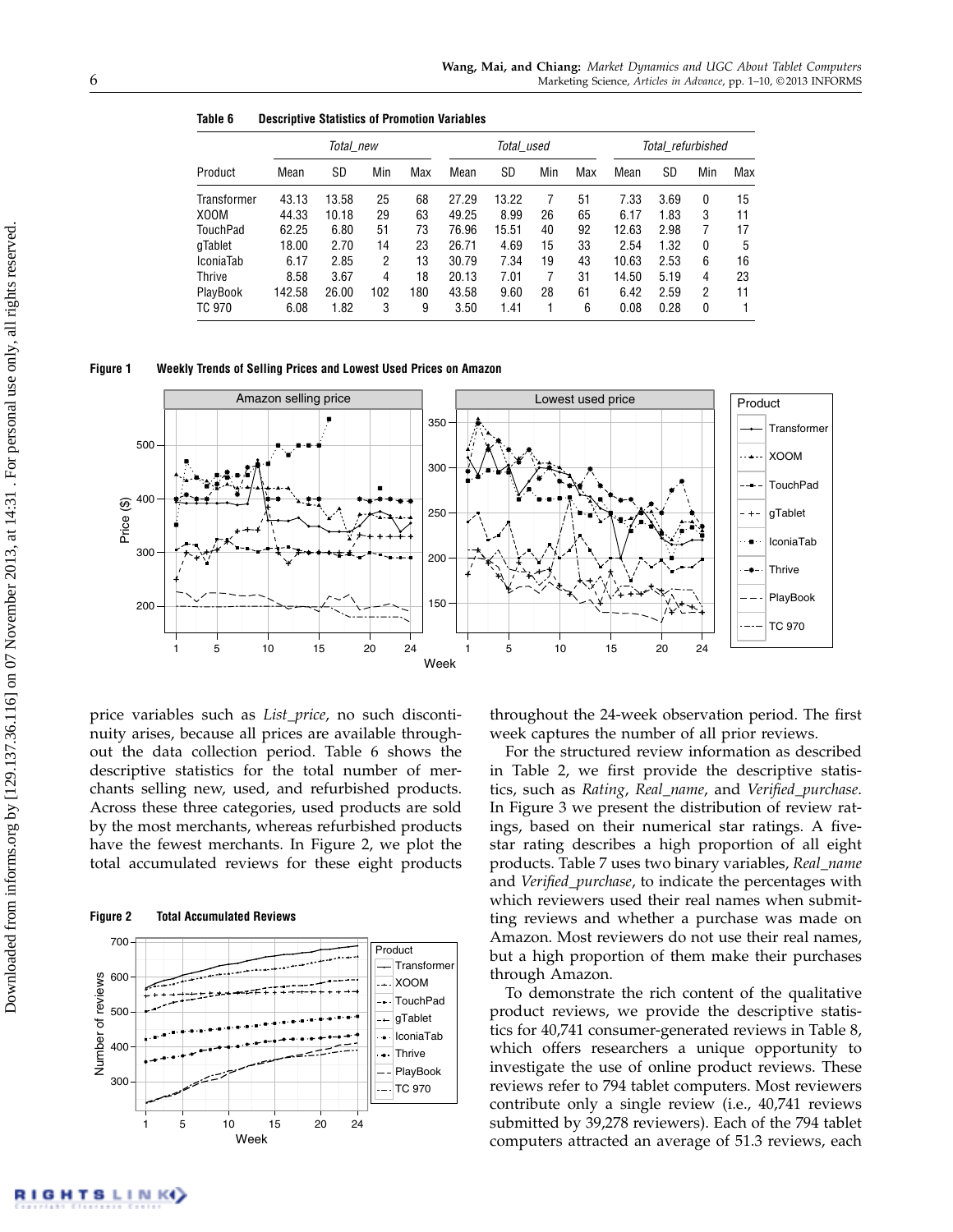

Table 7 Anonymity and Purchase Place

| Product            | Real name (%) | Verified purchase (%) |  |  |
|--------------------|---------------|-----------------------|--|--|
| <b>Transformer</b> | 31.30         | 65.22                 |  |  |
| X00M               | 33.08         | 59.64                 |  |  |
| TouchPad           | 29.68         | 55.31                 |  |  |
| gTablet            | 36.67         | 62.08                 |  |  |
| <b>IconiaTab</b>   | 30.94         | 51.43                 |  |  |
| <b>Thrive</b>      | 28.90         | 62.84                 |  |  |
| PlayBook           | 27.67         | 45.39                 |  |  |
| <b>TC 970</b>      | 20.46         | 75.19                 |  |  |

of which contained 11.5 sentences with 207.8 words and punctuation marks, on average. About two-thirds of the rating votes were positive (214,653 of 326,507). Because tablets are a prominent electronics product category, these statistics exemplify the rich content of online consumer-generated reviews, which can be used to answer interesting marketing questions. We conducted a simple text analysis of the 40,741 reviews, for which we extracted noun phases that contain up to two words, then ranked them according to

Table 8 Descriptive Statistics of Product Reviews

| Attribute                                                | Value   |
|----------------------------------------------------------|---------|
| Number of products with reviews                          | 794     |
| Number of reviews                                        | 40,741  |
| Number of distinct reviewers                             | 39,278  |
| Average number of sentences per review                   | 11.5    |
| Average number of words and punctuation marks per review | 207.8   |
| Average number of reviews for products with reviews      | 51.3    |
| Total number of votes                                    | 326,507 |
| Total number of helpful votes                            | 214.653 |

frequencies. Table 9 lists the top 60 noun phrases. Figure 4 depicts these phrases as a tag cloud, highlighting those with higher frequencies by using larger fonts. For example, "tablet," "ipad," "kindle fire," and "device" emerged as the top four noun phrases in tablet reviews. Tablet computers' product features, such as "apps," "battery," "screen," "book," "video," "movie," "wifi," and "game," were also frequently mentioned. These noun phrases reflect consumers' opinions and preference measures in relation to tablet computers.

Table 9 Top 60 Noun Phrases and Frequencies

| Noun<br>phrase | Frequency | Noun<br>phrase      | Frequency | Noun<br>phrase      | Frequency |
|----------------|-----------|---------------------|-----------|---------------------|-----------|
| Tablet         | 27,570    | Game                | 5,208     | Battery             | 3,221     |
| iPad           | 18,687    | Review              | 5,132     | Day                 | 3,203     |
| Kindle fire    | 17,538    | Something           | 5,030     | Anything            | 3,005     |
| Device         | 16,827    | Issue               | 5,029     | Work                | 2,923     |
| One            | 16,030    | Wifi                | 4,502     | Apple               | 2,844     |
| Fire           | 13,693    | Way                 | 4,364     | Phone               | 2,830     |
| Amazon         | 12,105    | People              | 4,355     | App                 | 2,793     |
| Apps           | 11,901    | Laptop              | 4,019     | Christmas           | 2,726     |
| Screen         | 11,132    | Music               | 3,964     | Box                 | 2,672     |
| Book           | 9,709     | Money               | 3,825     | Wife                | 2,608     |
| Thing          | 9,169     | Little              | 3,680     | Case                | 2,562     |
| Kindle         | 8,998     | Android             | 3,518     | Keyboard            | 2,560     |
| Problem        | 8,793     | Web                 | 3,513     | Use                 | 2,557     |
| Time           | 8,054     | Email               | 3,502     | Feature             | 2,520     |
| Lot            | 7,569     | Computer            | 3,436     | <b>Touch screen</b> | 2,518     |
| Product        | 7,079     | Unit                | 3,433     | Fact                | 2,499     |
| Price          | 6,499     | Internet            | 3,366     | Hand                | 2,486     |
| Everything     | 5,426     | <b>Battery life</b> | 3,353     | Anvone              | 2,484     |
| Video          | 5,325     | Camera              | 3,248     | ltem                | 2,481     |
| Movie          | 5,229     | Bit                 | 3,237     | Purchase            | 2,405     |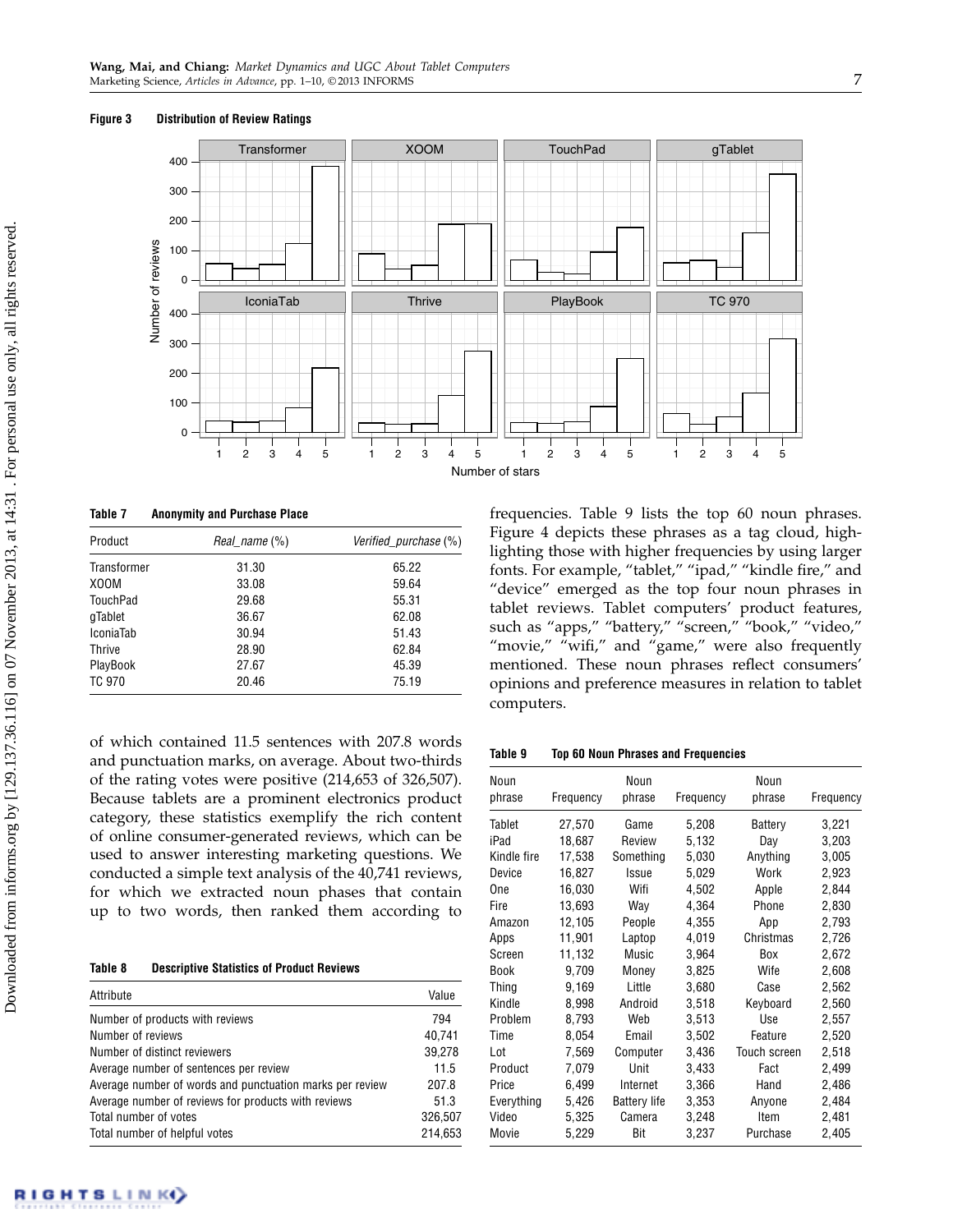#### Figure 4 Tag Cloud Visualization of Top 60 Noun Phrases in Tablet Reviews

screen tablet bor COTT<br>hand review anything<br>battery life day android money amazon one problem feature something kindle product camera phone il product cance computer<br>unit with use box time<br>sensitive work thing email bitlot movie book anyone item work issue little game device music<br>mas web. ssue little game device music<br>
ipad wife app kindle fire<br>
keyboard apps kindle fire battery everything video fire app apple

## 3. Research Opportunities

## 3.1. Price Dispersion in Electronic Markets

The Tablet Computer data set contains six price variables, which provide a unique opportunity to address a stream of research questions regarding electronic price dispersion. Bakos (1997) first predicted that electronic markets would be more efficient and frictionfree than traditional markets; since then, because of the reduced search costs associated with matching buyers and sellers, a growing body of research has examined the factors that cause price dispersions in electronic markets. Some notable factors include product and service bundling (Baye et al. 2004); differences in brand, reputation, and trust across merchants (Baye et al. 2006, Brynjolfsson and Smith 2000); product heterogeneity (Baye et al. 2006); price discrimination (Clemons et al. 2002); and randomized pricing strategies by firms (Ghose et al. 2007). Ghose and Yao (2011) also note that most existing work uses posted prices to estimate the price dispersion, which may lead to an overestimation of price dispersion. Instead, they suggest using actual transaction prices (i.e., market clearing prices) to evaluate the extent of price dispersion.

We believe prices may interrelate and influence price dispersions in a single electronic market. In addition, prices may interact with the preceding factors, which may serve as covariates that further affect the cross effects. For example, the interaction of the number of merchants and Amazon\_price might cause a variation in other prices, such as the Lowest\_used\_price. Amazon, as a retailer and online marketplace, sets the price strategy, which implies a broad stream of interesting research questions. This data set also reveals the number of merchants that sell new, used, and refurbished products, each of which is a possible covariate that could drive the effects of price dispersion. Therefore, all six price variables could be dependent variables for marketing research.

## 3.2. Translating Sales Ranks to Sales Quantities

The integration of structured product information and unstructured consumer-generated product reviews is another unique feature of our Tablet Computer data set that can support a research trend in textual analysis (e.g., Onishi and Manchanda 2012, Tirunillai and Tellis 2012). That is, research has shown that consumer reviews relate closely to sales (Chevalier and Mayzlin 2006, Liu 2006). However, Amazon does not provide product-level sales information, and data regarding sales volumes of tablet computers are not available in public sources.

Amazon provides sales ranks of products within a particular product category. We could use the log of sales rank as a dependent variable (Archak et al. 2011), but growing empirical literature instead offers sophisticated methods to map Amazon's sales ranking data onto product-level sales quantities. For example, Chevalier and Goolsbee (2003) translate Amazon sales ranking data into Amazon sales using an experimental calibration. Continued research uses this technique in various contexts (e.g., Ghose et al. 2006, Smith and Telang 2009). By applying this translation, "sales" becomes available as a dependent variable. Existing literature also indicates that several factors may or may not matter for sales, such as valence (Chevalier and Mayzlin 2006), volume (Liu 2006), and the reviewer's decision to reveal his or her identity (Forman et al. 2008). Moe and Trusov (2011) also show that ratings have not only a direct effect on product sales but also a significant indirect effect through future ratings and through the ratinggeneration process.

In this sense, this data set provides sales research opportunities in at least two realms. First, positive and negative valences might be judged not solely by ratings but could also be obtained by mining the textual reviews. Second, other than dynamic rating data, variables such as valence and volume, text reviews, and identity information can be collected in a longitudinal setting.

3.3. Text Analytics and Market Structure Analysis Unlike traditional surveys or transaction records collected from legacy systems, consumer-generated product reviews contain rich consumer insights and behavioral information. Researchers can examine qualitative consumer-generated reviews and automate market structure analyses by applying text mining and sentiment analysis techniques. Text mining the product reviews contributed freely by consumers can lead to the discovery of consumer usage situations, preferences, and sentiments toward product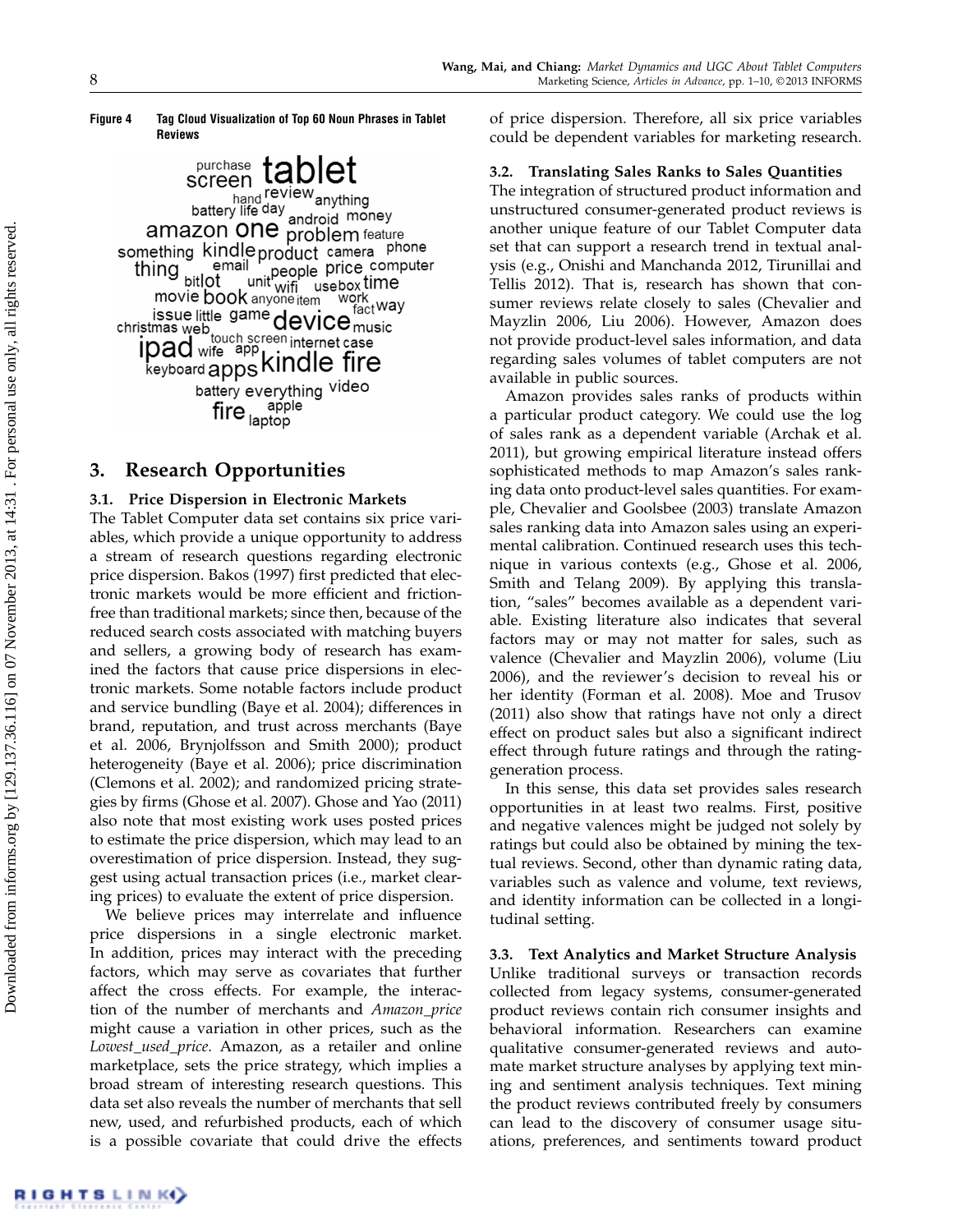attributes. Advanced text mining techniques support analyses of linguistic and semantic structures in the review sentiments (Turney and Pantel 2010). Thus, they uncover embedded consumer opinions (i.e., voices of consumers) that in turn reveal more sophisticated consumer preferences and insights to advance market structure analyses (e.g., Netzer et al. 2012).

## 4. Obtaining and Using the Data Set

The Marketing Science website (http://pubsonline .informs.org/page/mksc/online-databases) provides the link to the website maintained by the authors with additional instructions about accessing and using the Tablet Computer data set. To explore the textual content of the reviews, researchers can use natural language processing tools such as Stanford CoreNLP (Socher et al. 2013, Toutanova et al. 2003), Apache OpenNLP,<sup>4</sup> or the Natural Language Toolkit (Bird et al. 2009) to extract information. These free text analytic tools support common linguistic processing methods, including sentence boundary detection, tokenization, part-of-speech tagging, and named entity recognition. Noting the effort required to set up these tools, we provide the parsed content of 40,741 tablet computer reviews, obtained using Stanford CoreNLP (version 3.2.0). The parsed reviews are available in XML format, which most statistical packages can read and import.

Although this data set pertains to tablet computers, researchers can use the proposed data collection method to obtain even more recent reviews or data about different product categories. We also share our crawling program to facilitate research that seeks to collect data available on the Internet. This will benefit researchers who wish to obtain consumer-generated product reviews of a different product category.

Two research issues should be considered when using the consumer-generated product reviews. First, bogus (fake) reviews may have been submitted to Amazon. Bogus reviews seek to mislead both consumers and sentiment analysis systems, either to promote or to damage a particular product's reputation. Users should refer to research related to detecting and filtering out fake reviews (e.g., Lim et al. 2010, Mukherjee et al. 2012). Second, the nouns and noun phrases derived from the product reviews may contain synonyms or homonyms, because reviewers use various noun phrases to describe the same product attributes, and the same noun phrases extracted might refer to different product attributes. However, we expect this concern to be minimal, because this data set was collected for a particular product category.

#### <sup>4</sup> Available at http://opennlp.apache.org/ (accessed August 30, 2013).

## 5. Summary

The first decade of 21st century has experienced phenomenal, exponential growth in digital data. In the big data era, both UGC and manufacturer-provided content are readily available and can expand the horizons of marketing research. We offer a tablet computer data set for the marketing science community, which contains collected, filtered, and integrated product characteristic information, market dynamic information, consumer-generated product reviews, and reviewer information spanning a period of 24 weeks. This data set should help accelerate the drive toward big data analytics, as well as benefit the practice and study of marketing. Our approach for generating this data set provides academic researchers and practitioners with insights into an innovative data collection method (Mela 2011), supporting relevant research even when reliable and representative data are missing or difficult to obtain. In particular, our Tablet Computer data set can be used to answer many interesting research questions, even beyond those we proposed in §3.

#### Acknowledgments

All three authors contributed equally and are listed in reverse alphabetical order. The authors thank the editor-inchief, Preyas Desai, the associate editor, and two anonymous reviewers with their constructive and insightful comments and suggestions in preparing the Tablet Computer data set and their article.

## References

- Archak N, Ghose A, Ipeirotis PG (2011) Deriving the pricing power of product features by mining consumer reviews. Management Sci. 57(8):1485–1509.
- Bakos JY (1997) Reducing buyer search costs: Implications for electronic marketplaces. Management Sci. 43(12):1676–1692.
- Baye MR, Morgan J, Scholten P (2004) Price dispersion in the small and in the large: Evidence from an Internet price comparison site. J. Indust. Econom. 52(4):463–496.
- Baye MR, Morgan J, Scholten P (2006) Persistent price dispersion in online markets. Jansen D, Elgar E, eds. The New Economy (University of Chicago Press, Chicago), 122–143.
- Bird S, Klein E, Loper E (2009) Natural Language Processing with Python (O'Reilly, Sebastopol, CA).
- Brynjolfsson E, Smith MD (2000) Frictionless commerce? A comparison of Internet and conventional retailers. Management Sci. 46(4):563–585.
- Chen BX (2012) How are 7-inch tablets doing? Bits (blog), October 19, http://bits.blogs.nytimes.com/2012/10/19/7-inch -tablets?\_r=0.
- Chevalier JA, Goolsbee A (2003) Measuring prices and price competition online: Amazon and Barnes and Noble. Quant. Marketing Econom. 1(2):203–222.
- Chevalier JA, Mayzlin D (2006) The effect of word of mouth on sales: Online book reviews. J. Marketing Res. 43(4):345–354.
- Clemons EK, Hann I-H, Hitt LM (2002) Price dispersion and differentiation in online travel: An empirical investigation. Management Sci. 48(4):534–549.
- Das SR, Chen MY (2007) Yahoo! for Amazon: Sentiment extraction from small talk on the Web. Management Sci. 53(9):1375–1388.